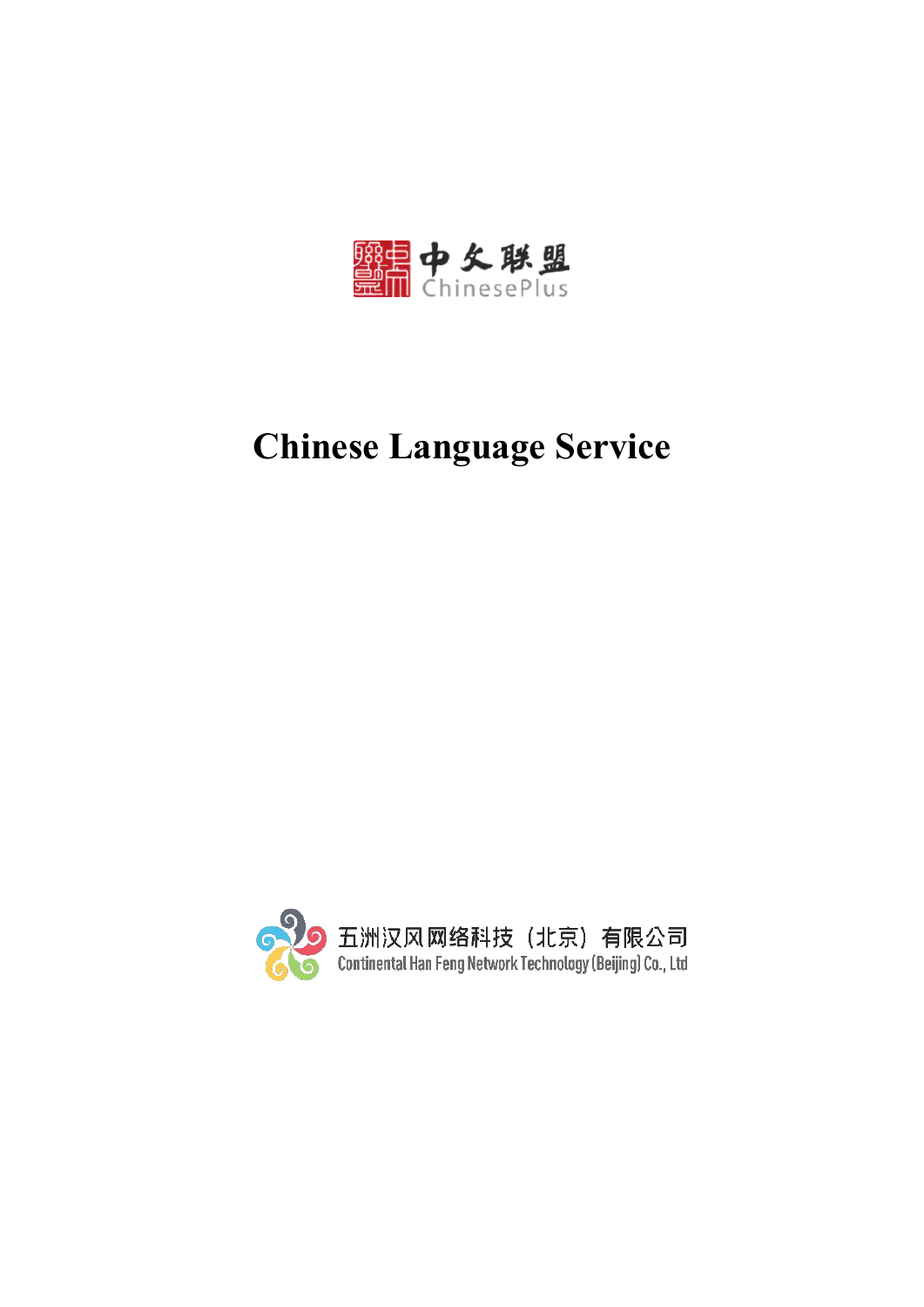# Content

| I. Chinese Program of ChinesePlus / Continental Han Feng Network Technology |  |
|-----------------------------------------------------------------------------|--|
|                                                                             |  |
|                                                                             |  |
|                                                                             |  |
|                                                                             |  |
|                                                                             |  |
|                                                                             |  |
|                                                                             |  |
|                                                                             |  |
|                                                                             |  |
|                                                                             |  |
|                                                                             |  |
|                                                                             |  |
|                                                                             |  |
|                                                                             |  |
|                                                                             |  |
|                                                                             |  |
|                                                                             |  |
|                                                                             |  |
|                                                                             |  |
|                                                                             |  |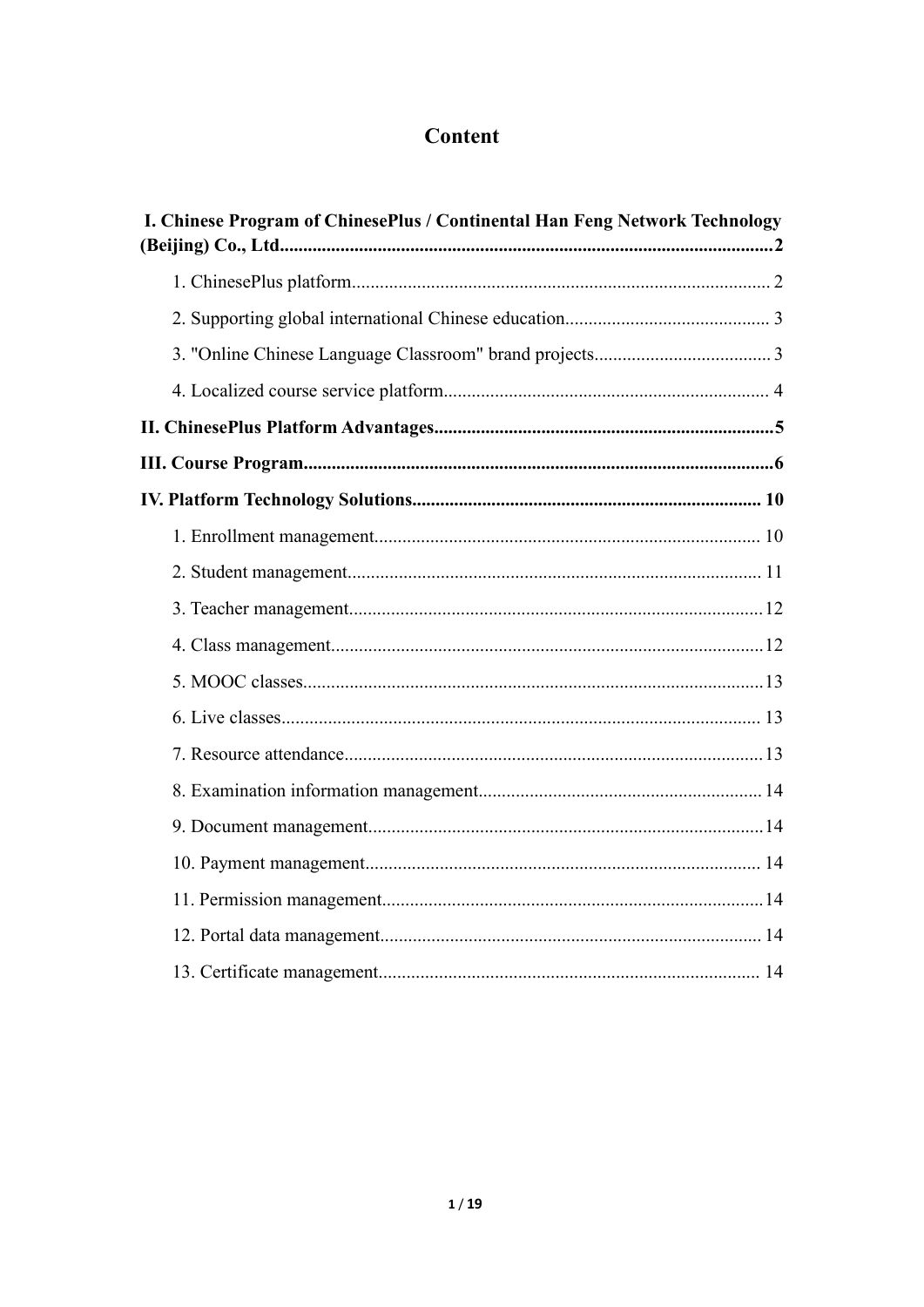### <span id="page-2-0"></span>**I. Chinese Program of ChinesePlus / Continental Han Feng Network**

# **Technology (Beijing) Co., Ltd.**

### **Company Profile**

**Continental Han Feng Network Technology (Beijing) Co., Ltd.** (hereinafter referred to as "Continental Network") as a wholly-owned enterprise directly under the Center for Language Education and Cooperation (CLEC) of the Ministry of Education, is committed to providing high-quality products and services for people all over the world to learn Chinese and understand Chinese culture, career advancement and development opportunities for teachers and educators at home and abroad engaged in international Chinese education, as well as a platform for the Chinese + career development of youth in the countries and regions along the Belt and Road Initiative.

Established on March 26, 2020, the "ChinesePlus" is a digital cloud service platform jointly developed by over 20 organizations, including Continental Han Feng Network Technology (Beijing) Co., Ltd., Chinese Test International Education Technology (Beijing) Co., Ltd., Alibaba DingTalk, Japan Youth Development Association, British Chinese Language Teaching Society, and Confucius Institute at Khon Kaen University, Thailand. This is in order for overcoming the epidemic, and uses the internet to support international Chinese teaching, learning, and testing.

The "ChinesePlus" platform aims to incorporate global partnerships, courses, technologies, products and services among other resources to provide online teaching and educational support for schools, institutions, teachers and learners engaged in international Chinese education.

### <span id="page-2-1"></span>**1. ChinesePlus platform**

The ChinesePlus is committed to building a first-class online teaching platform for international Chinese education, and has developed a digital cloud service teaching platform characterized by a portfolio of multi-scenario and live classes.The platform has become a replicable and expandable platform integrating MOOC, micro classes and live classes, Chinese learning, Chinese culture, China's national conditions, Chinese + vocational education, curriculum training, test services, teaching management, Chinese teacher development and other services, as well as a variety of resource tools such as international Chinese textbook compilation guide, international Chinese teaching resource case base, ChinesePlus App and client, Online Chinese Language Classroom App in one. It is also the largest international Chinese education network platform in the world. [www.chineseplus.net](http://www.chineseplus.net)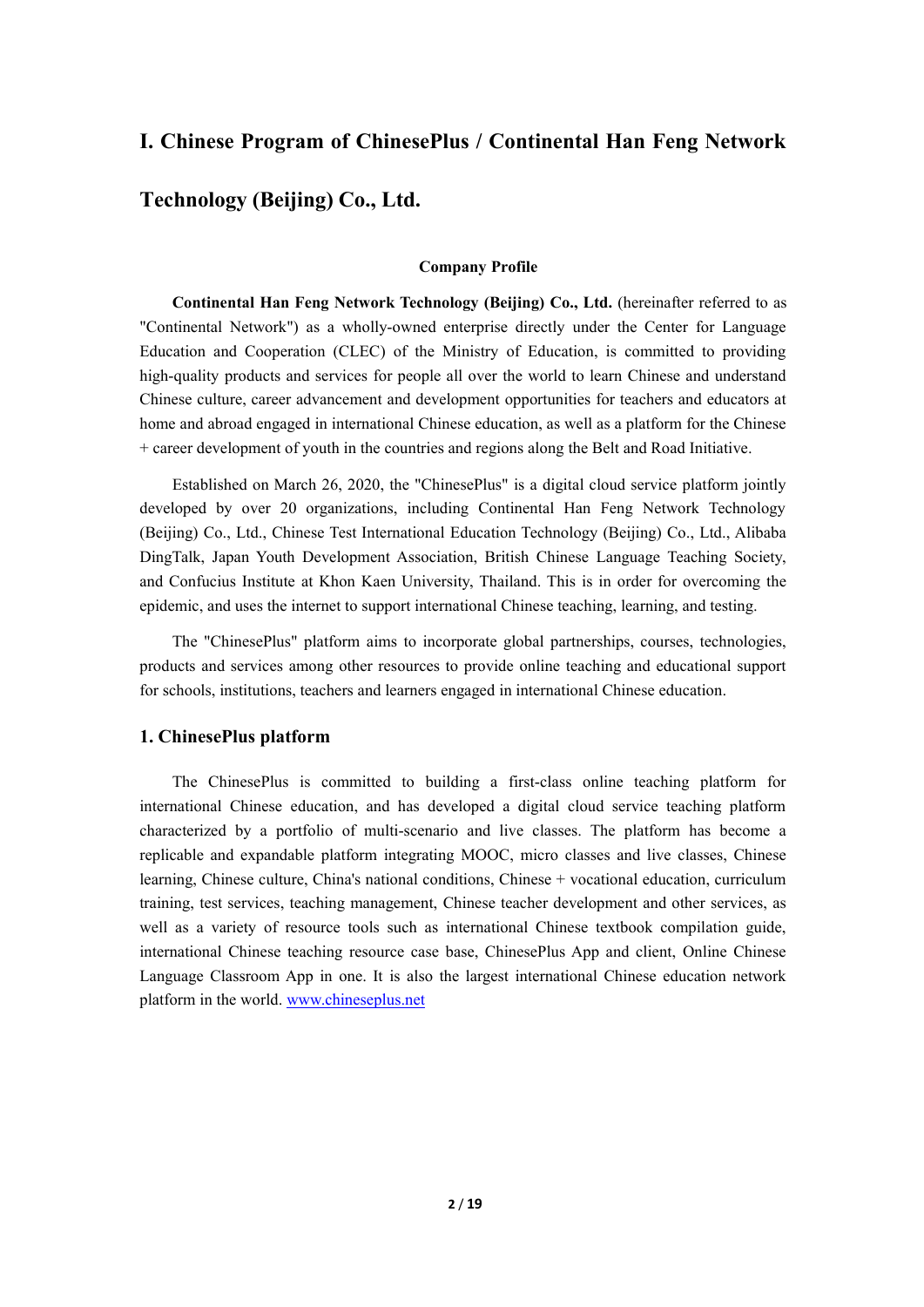

### <span id="page-3-0"></span>**2. Supporting global international Chinese education**

In response to the challenges posed by the pandemic for international Chinese education and cultural exchange with foreign countries, the ChinesePlus launched a series of online teaching activities, and opened more than 6,000 class-hour Chinese learning on-demand for free at its platform. It also developed large-scale free online Chinese teaching courses to the teachers and students around the world by organizing experts athome and abroad. As of now, more than 5,000 class hours of Chinese language training have been provided for foreign and local Chinese teachers, and more than 3,000 class hours of online courses have been provided for Chinese language learners from all over the world, with online live class participation of more than 570,000 students across the globe.

### <span id="page-3-1"></span>**3. "Online Chinese Language Classroom" brand projects**

"Online Chinese Language Classroom" adopts a classroom management system and a remote "live class + tutoring" model to provide standardized, high-quality online Chinese education services for learners and educational institutions around the world.

Founded on October 15, 2020, the world's first "Online Chinese Language Classroom" of ChinesePlus is located in University of the Aegean,Greece. Niki Kerameus, Greek Minister of Education and Religious Affairs, Tian Xuejun, Vice Minister of Education of China, Zhang Qiyue, Chinese ambassador to Greece, and Chris Vaziraki, president of University of the Aegean attended the online launching ceremony. After more than a year of learning, the students of "University of the Aegean - Online Chinese Language Classroom" not only can introduce themselves fluently in Chinese, but have also obtained the good result of the second prize in the "Chinese Bridge" competition.

Up to now, the ChinesePlus has established "Online Chinese Language Classroom" in partnership with VHS Learning in the United States with 60,000 registered users, FutureLearn in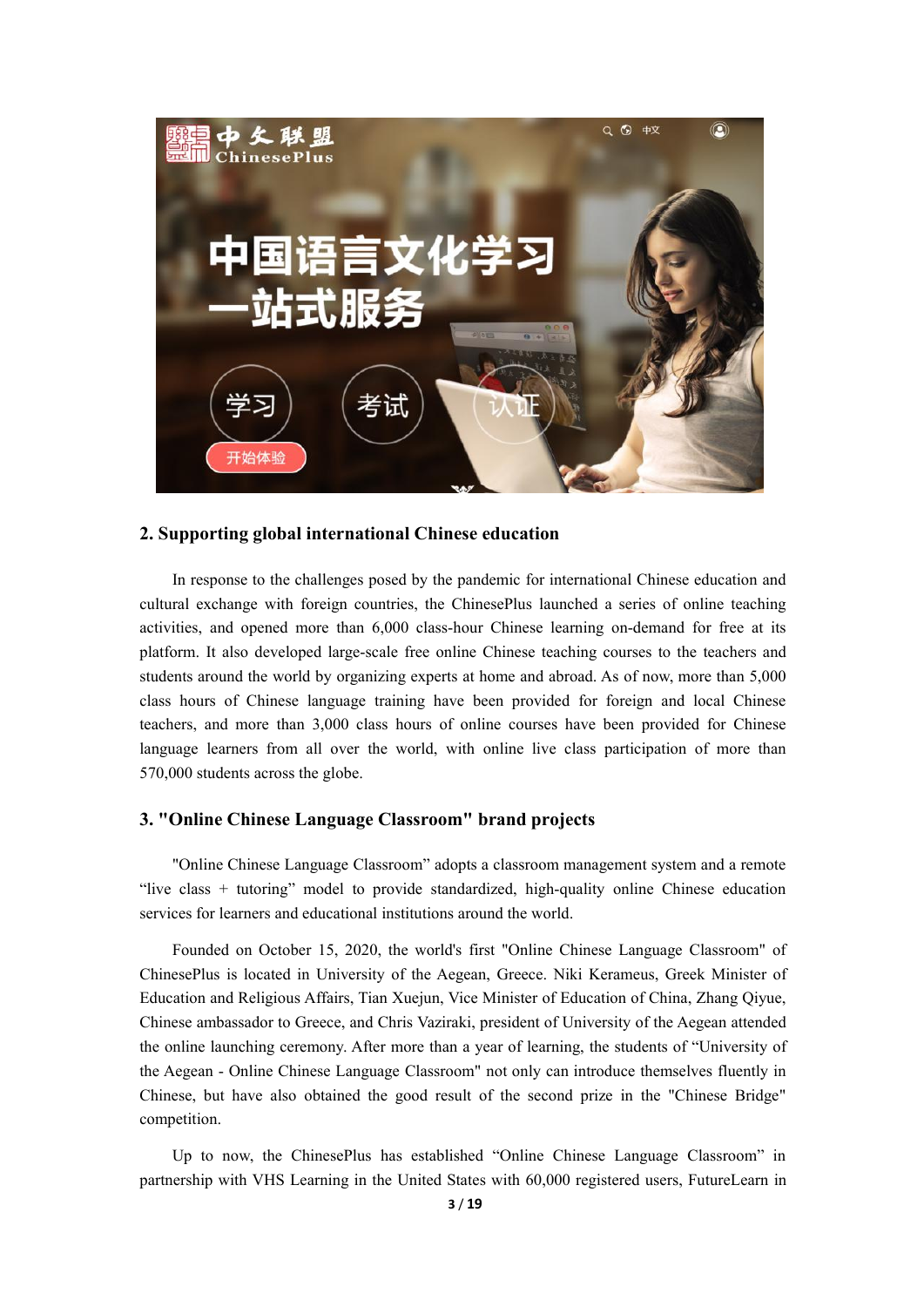the United Kingdom - the third largest MOOC platform in the world, O.P. Jindal Global University in India, Krirk University in Thailand, Silk Road Business School in France, Stuttgart Chinese Language School in Germany, Universidad a Distancia de Madrid, Bahauddin Zakaria University, Multan in Pakistan and Kent University in the United Kingdom, exploring an innovative mode of combining online and offline for the development of international Chinese education in the post pandemic era.



### <span id="page-4-0"></span>**4. Localized course service platform**

To meet the needs of overseas teaching institutions to carry out online teaching and educational administration management, the ChinesePlus has developed a localized course service platform integrating online on-demand, live classes and daily teaching management functions, providing services for the whole process of international Chinese education, including online teaching management, educational administration, information publicity and student status management, as well as efficient and high-quality online integrated management support. The platform has been recognized by many overseas institutions for its customized development based on the characteristics of different Chinese teaching institutions. ChinesePlus has established exclusive course service platforms for more than 70 international Chinese education institutions in more than 40 countries up to date, such as Prince of Songkla University and Phuket Confucius Institute in Thailand, SEGI University College Confucius Institute in Malaysia, Stuttgart Chinese School in Germany, Confucius Institute of University of Battambang Kingdom of Cambodia, HSK Bureau in Korea, and Confucius Institute of University of the Punjab in Pakistan, etc.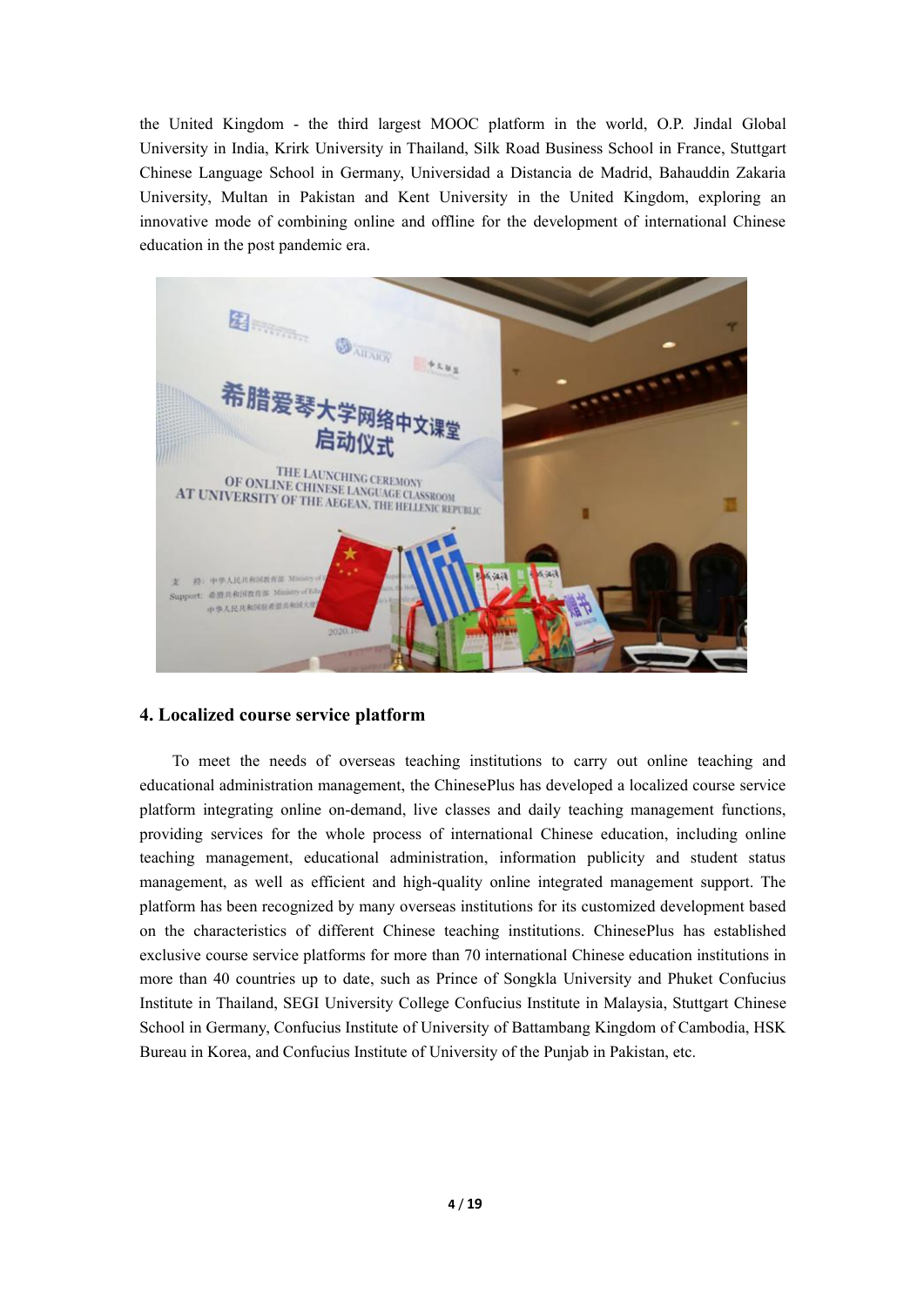### <span id="page-5-0"></span>**II. ChinesePlus Platform Advantages**

- 1. The world's leading cloud service platform for teaching, learning and testing of Chinese courses;
- 2. Excellent online and offline Chinese courses and services created by professional technical development, operation and maintenance, teaching and educational administration and market operation teams;
- 3. Successful experience in running "Online Chinese Language Classroom" projects with different scales and needs around the world;
- 4. With live classes covering more than 6 million users in more than 200 countries in a virtual classroom mode for the whole process;
- 5. High-quality Chinese curriculum design and teaching services provided by top-notch teachers in the industry;
- 6. Free accessible  $8,000 +$  class hours of language, cultural MOOC class and micro class resources for students to learn independently in coordination with live classes;
- 7. HSK formal and model tests services;
- 8. Successful operation of "winter and summer camps for Chinese language" online activities and "Chinese learning class for diplomatic envoys", "international Chinese teacher training" and other projects.

### **Our Clients**

APSCO (Asia-Pacific Space Cooperation Organization), Instituto Cervantes, consular and embassy staff from various countries, more than 6 million college students, experts and scholars and Chinese learners from more than 200 countries around the world.

### **Teaching Methods and Characteristics**

1. Interactive teaching, intensive teaching and more practice.<br>2. Emphasize the sentence standard and pay attention to the communication tasks in practical situations.

3. Take students as the center, pay attention to inspiration and guidance, and put teaching in fun.

4. Improve students' listening, speaking, reading and writing abilities in an all-round way by combining examination with teaching.

5. Combination of structure, function and culture.

6. Pay attention to intuition and make full use of modern teaching technology.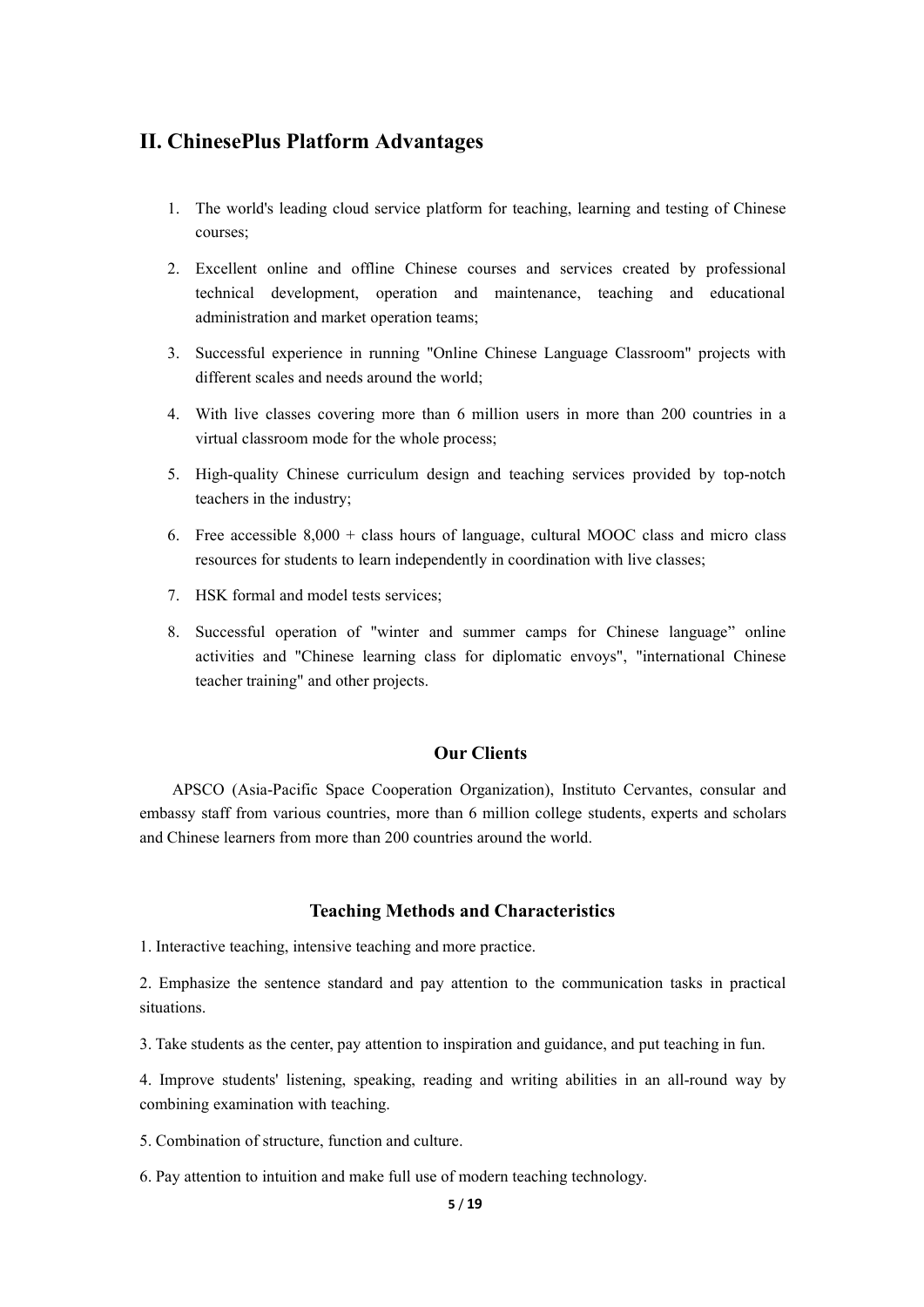## **The Teachers Degree**

Major in International Chinese Education, Fluent in English and other languages, with rich overseas teaching experience.

# <span id="page-6-0"></span>**III. Course Program**

| Name                        | Correspon<br>ding HSK<br>level | Course content                                                                                                                                                                                                                                                                 |
|-----------------------------|--------------------------------|--------------------------------------------------------------------------------------------------------------------------------------------------------------------------------------------------------------------------------------------------------------------------------|
| Comprehensive<br>Chinese 1  | HSK1                           | You are getting accustomed to the sounds and tones of Mandarin.<br>You can exchange very basic information, like greetings,<br>introducing yourself, or leading a small talk around "how old are<br>you?" and "where are you heading for?". With a vocabulary of 150<br>words. |
| Comprehensive<br>Chinese 2  | HSK <sub>2</sub>               | You can talk more about yourself, your family, what you like You<br>can understand certain things as well, but the person you are<br>talking to will probably have to slow down by like 3 times and use                                                                        |
| Comprehensive<br>Chinese 3  |                                | very simple words and sentence structure. With a vocabulary of<br>300 words.                                                                                                                                                                                                   |
| Comprehensive<br>Chinese 4  |                                | You have actually expanded your vocabulary to the point where                                                                                                                                                                                                                  |
| Comprehensive<br>Chinese 5  | HSK3                           | you depart from simple pointing and naming things to more direct<br>information exchange. It can be asking ways on streets, giving                                                                                                                                             |
| Comprehensive<br>Chinese 6  |                                | directions to taxi drivers, ordering food and drinks in restaurants,<br>talking about your holidays with friendsand all this is again in a                                                                                                                                     |
| Comprehensive<br>Chinese 7  |                                | simple language. With a vocabulary of 600 words.                                                                                                                                                                                                                               |
| Comprehensive<br>Chinese 8  |                                | Your vocabulary is wide enough to meet all your needs when                                                                                                                                                                                                                     |
| Comprehensive<br>Chinese 9  |                                | dealing with familiar matters and points of personal interests<br>(whether it's at work, at home or in a social gathering). Your                                                                                                                                               |
| Comprehensive<br>Chinese 10 | HSK4                           | speech starts to resemble the one of a sane and cognitively<br>developed person, since from now on you can express your desires,                                                                                                                                               |
| Comprehensive<br>Chinese 11 |                                | give reasons and explain your ideas. Plus, you begin to understand<br>the native Chinese speakers much better (if they don't have a heavy<br>regional accent, of course). You can deal with most situations likely                                                             |
| Comprehensive<br>Chinese 12 |                                | to arise when traveling in China. With a vocabulary of 1200 words.                                                                                                                                                                                                             |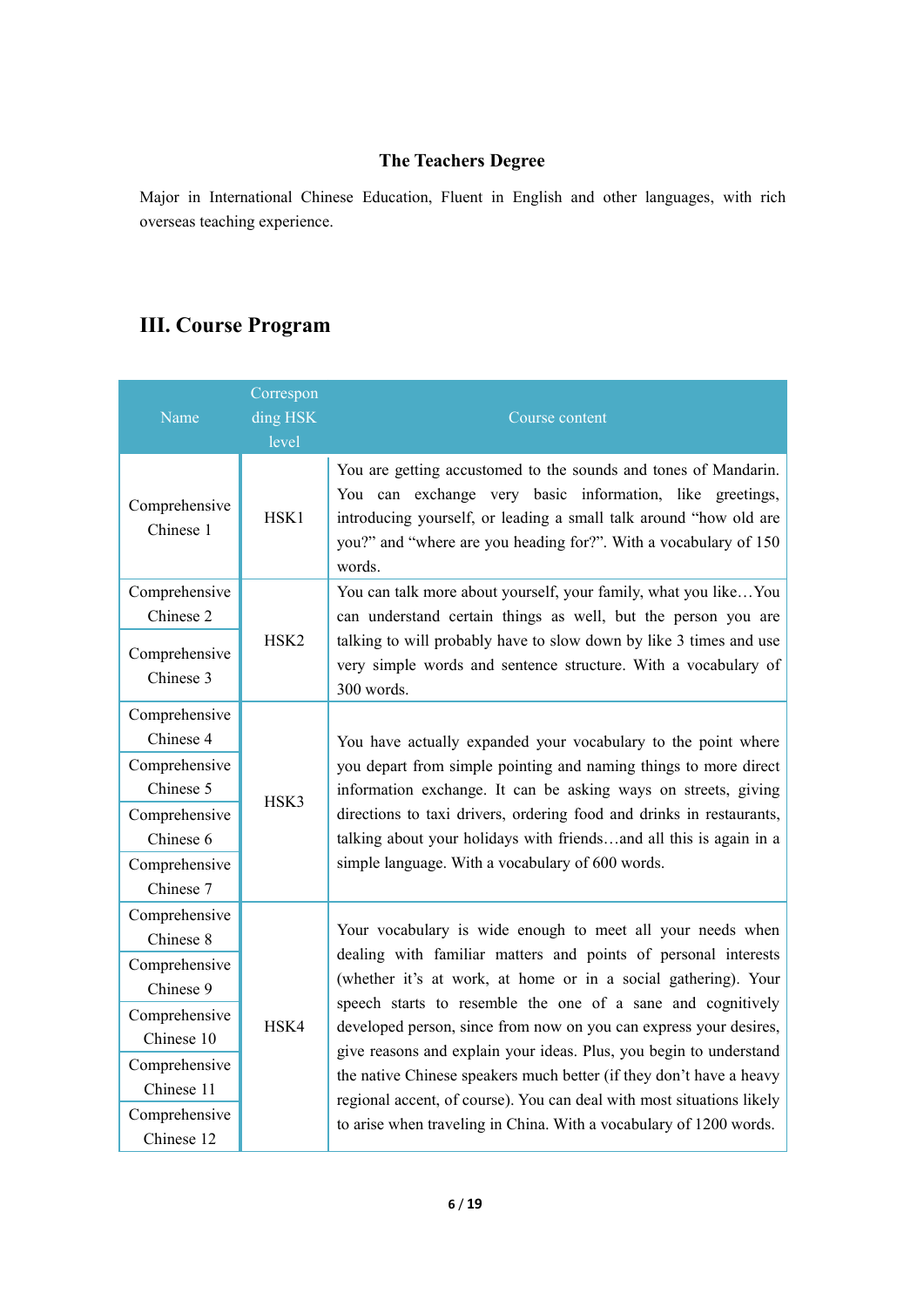| Comprehensive               |                  |                                                                                                                                                                                                                                                                                                                                                                  |
|-----------------------------|------------------|------------------------------------------------------------------------------------------------------------------------------------------------------------------------------------------------------------------------------------------------------------------------------------------------------------------------------------------------------------------|
| Chinese 13                  |                  |                                                                                                                                                                                                                                                                                                                                                                  |
| Comprehensive<br>Chinese 14 | HSK <sub>5</sub> | You already can talk with native speakers in Chinese fluently and<br>effectively. But you may still have difficulty in delivering a long<br>speech. You will acquire 1,500 Chinese words.                                                                                                                                                                        |
| Comprehensive<br>Chinese 15 | HSK <sub>6</sub> | You will learn 2,500 words written in characters and master HSK<br>Level 6 related grammar. You can understand a wide range of<br>demanding topics, understand implicit meanings, but still have<br>some difficulty in expressing yourself spontaneously, and precisely,<br>and can effectively express yourselves in Chinese, both in written<br>and oral form. |

### **Level standard**

| <b>HSK</b>       | <b>Vocabulary</b> | <b>CEFR</b>    |
|------------------|-------------------|----------------|
| HSK <sub>6</sub> | $5,000+$          | C <sub>2</sub> |
| HSK <sub>5</sub> | 2,500             | C1             |
| HSK4             | 1,200             | B2             |
| HSK <sub>3</sub> | 600               | <b>B1</b>      |
| HSK <sub>2</sub> | 300               | A2             |
| HSK <sub>1</sub> | 150               | A1             |

*NOTE: HSK-Adult Chinese Test*

### **(2) Conversational Chinese**

A special language skills course designed to develop students' ability to use Chinese in oral communication in daily life. Students can get more chances to practice their spoken Chinese in class.

| Optional<br>course        | Level            | Corresponding compulsory course level |
|---------------------------|------------------|---------------------------------------|
|                           | Conversational 1 | Comprehensive 1                       |
|                           | Conversational 2 | Comprehensive 2                       |
|                           | Conversational 3 | Comprehensive 3                       |
|                           | Conversational 4 | Comprehensive 4                       |
| Conversational<br>Chinese | Conversational 5 | Comprehensive 5                       |
|                           | Conversational 6 | Comprehensive 6                       |
|                           | Conversational 7 | Comprehensive 7                       |
|                           | Conversational 8 | Comprehensive 8                       |
|                           | Conversational 9 | Comprehensive 9                       |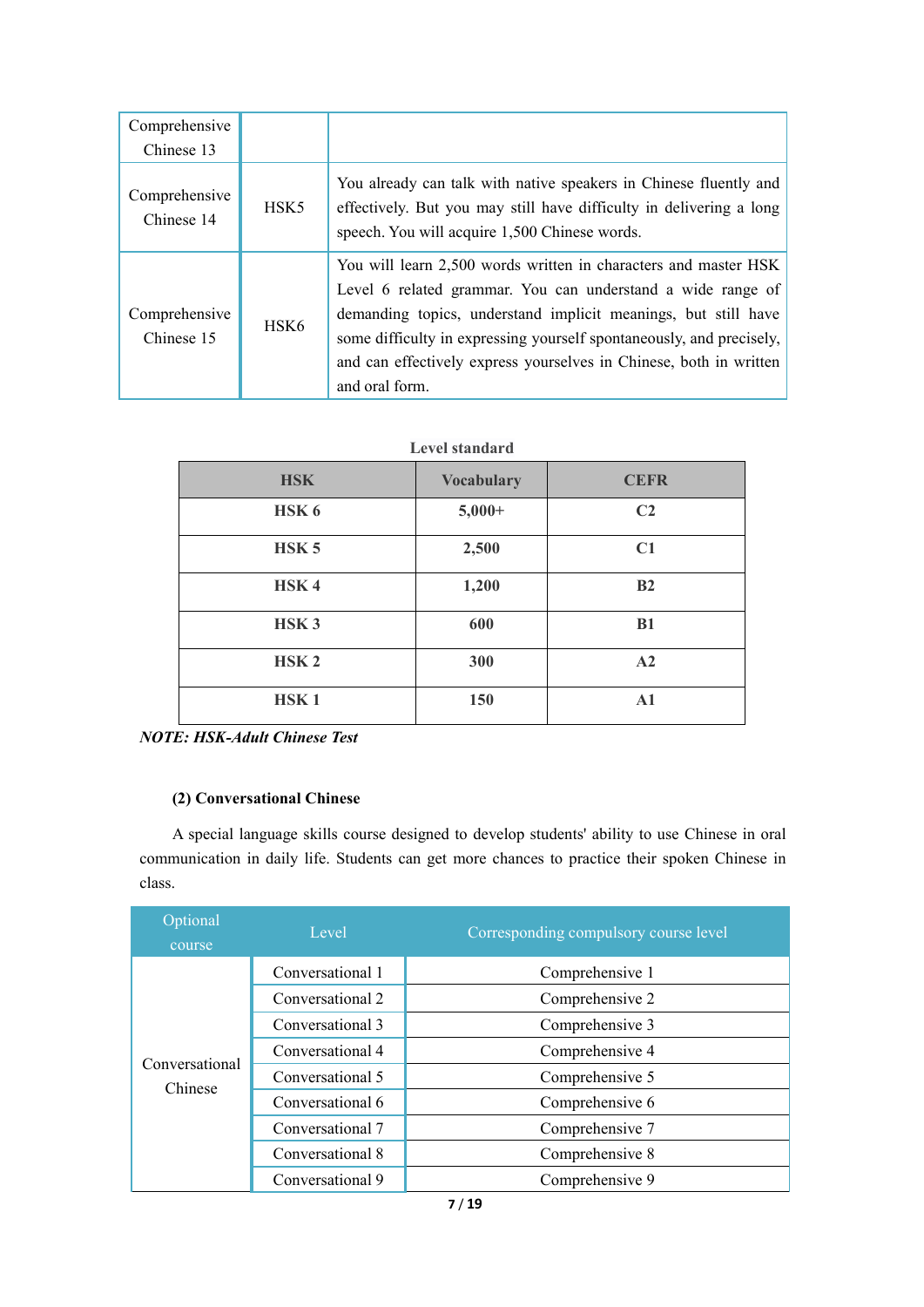| Conversational 10 | Comprehensive 10 |
|-------------------|------------------|
| Conversational 11 | Comprehensive 11 |
| Conversational 12 | Comprehensive 12 |
| Conversational 13 | Comprehensive 13 |
| Conversational 14 | Comprehensive 14 |

### **(3) Customized Course**

We can design one-to-one customized course based on your needs and provide customized online and offline daily Chinese courses, business courses, cultural lectures and other courses, flexibly arrange the class time and size, and customize the teaching content according to the actual needs.

**1. Chinese Character Class:** Chinese characters do not appear in HSK1- 2 exams. In addition, it is indeed a great challenge to learn Chinese characters. Therefore, many learners hope to spend more time in listening, speaking, reading rather than in writing in the primary stage of Chinese learning and fewer Chinese characters are taught in this stage too. However, Chinese characters are an indispensable part of the language. In order to make up for this deficiency, we take this course as an optional course to help beginners who are interested in learning Chinese characters or students who want to improve their skills in this respect.

| Optional<br>course    | Level                   | Course content                                                                                                                  |
|-----------------------|-------------------------|---------------------------------------------------------------------------------------------------------------------------------|
|                       | Chinese<br>Characters 1 | Basic strokes and stroke order of Chinese characters, as well<br>as 100 components and independent characters in common<br>use. |
| Chinese<br>Characters | Chinese<br>Characters 2 | 100 components and independent characters in common use.                                                                        |
|                       | Chinese<br>Characters 3 | 100 components and independent characters in common use.                                                                        |

**2. Culture Course:** The only course taught in English. This course aims to introduce traditional Chinese code of conduct, social etiquette, customs and behavioral patterns.

| Optional<br>course | Course content                                    |                                |  |  |  |
|--------------------|---------------------------------------------------|--------------------------------|--|--|--|
| Culture            | Chinese culture 1                                 | Religion and beliefs           |  |  |  |
|                    | Chinese culture 2<br>Culture and society          |                                |  |  |  |
|                    | Chinese culture 3<br>Social etiquette and customs |                                |  |  |  |
|                    | Chinese culture 4                                 | Business culture and etiquette |  |  |  |
|                    | Chinese culture 5                                 | History                        |  |  |  |
|                    | Chinese culture 6                                 | Contemporary situations        |  |  |  |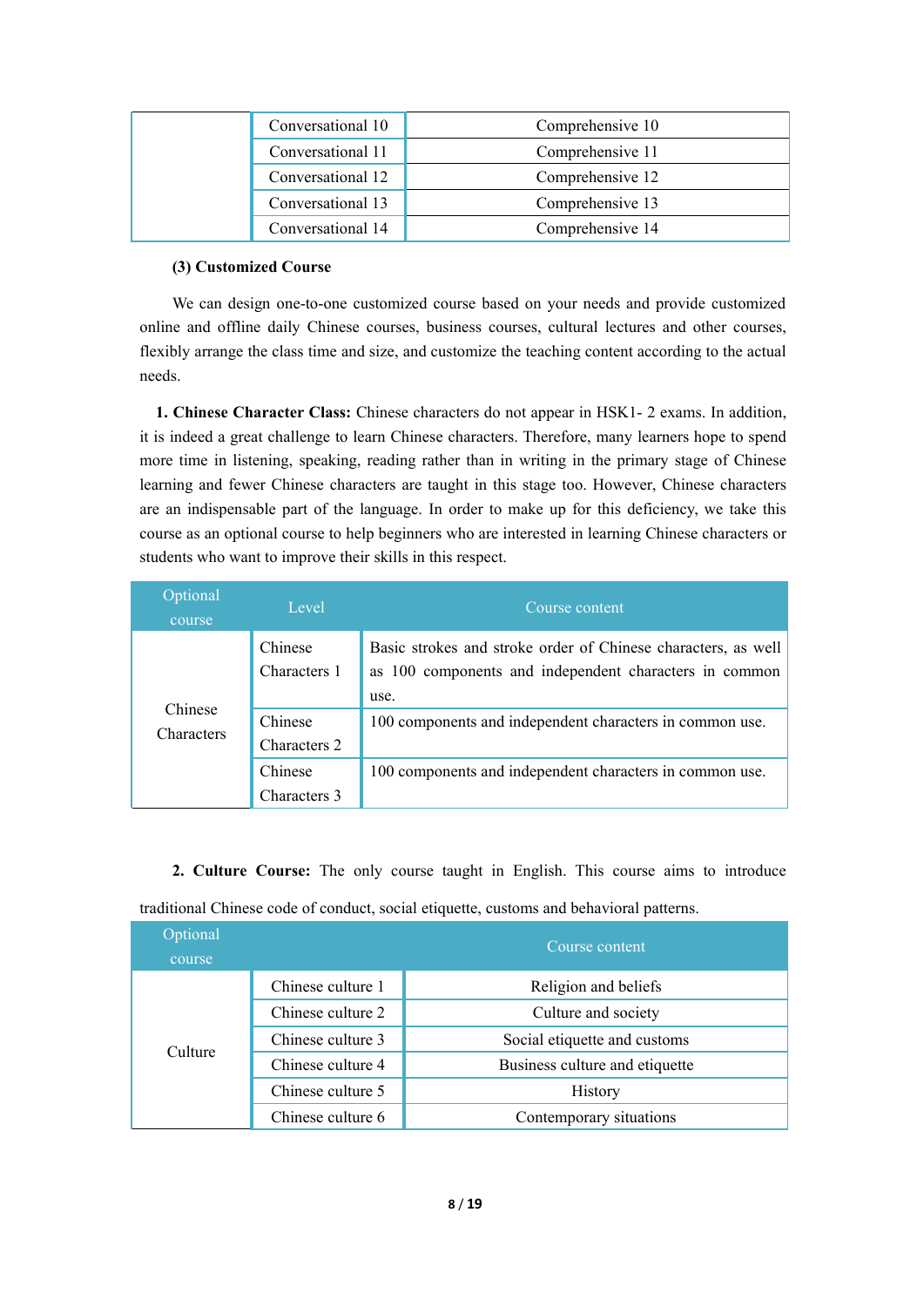| Optional<br>course |                           | Corresponding compulsory course level |
|--------------------|---------------------------|---------------------------------------|
|                    | Business Chinese 1        | Comprehensive 4                       |
|                    | <b>Business Chinese 2</b> | Comprehensive 5                       |
|                    | Business Chinese 3        | Comprehensive 6                       |
|                    | Business Chinese 4        | Comprehensive 7                       |
|                    | Business Chinese 5        | Comprehensive 8                       |
| <b>Business</b>    | Business Chinese 6        | Comprehensive 9                       |
| Chinese            | Business Chinese 7        | Comprehensive 10                      |
|                    | Business Chinese 8        | Comprehensive 11                      |
|                    | Business Chinese 9        | Comprehensive 12                      |
|                    | Business Chinese 10       | Comprehensive 13                      |
|                    | Business Chinese 11       | Comprehensive 14                      |
|                    | Business Chinese 12       | Comprehensive 15                      |

**3. Business Chinese Course:** This course ismainly to help foreign learners with a certain Chinese level use Chinese appropriately in the context of business communication.

**4. HSK Exam Tutorial (1-6):** Thiscourse aims to help candidates adapt to the form of HSK

examination and improve their examination results by explaining model test questions.

| Optional<br>course         |                     | Course content     |
|----------------------------|---------------------|--------------------|
|                            | HSK exam tutorial 1 | HSK1 exam tutorial |
|                            | HSK exam tutorial 2 | HSK2 exam tutorial |
| <b>Business</b><br>Chinese | HSK exam tutorial 3 | HSK3 exam tutorial |
|                            | HSK exam tutorial 4 | HSK4 exam tutorial |
|                            | HSK exam tutorial 5 | HSK5 exam tutorial |
|                            | HSK exam tutorial 6 | HSK6 exam tutorial |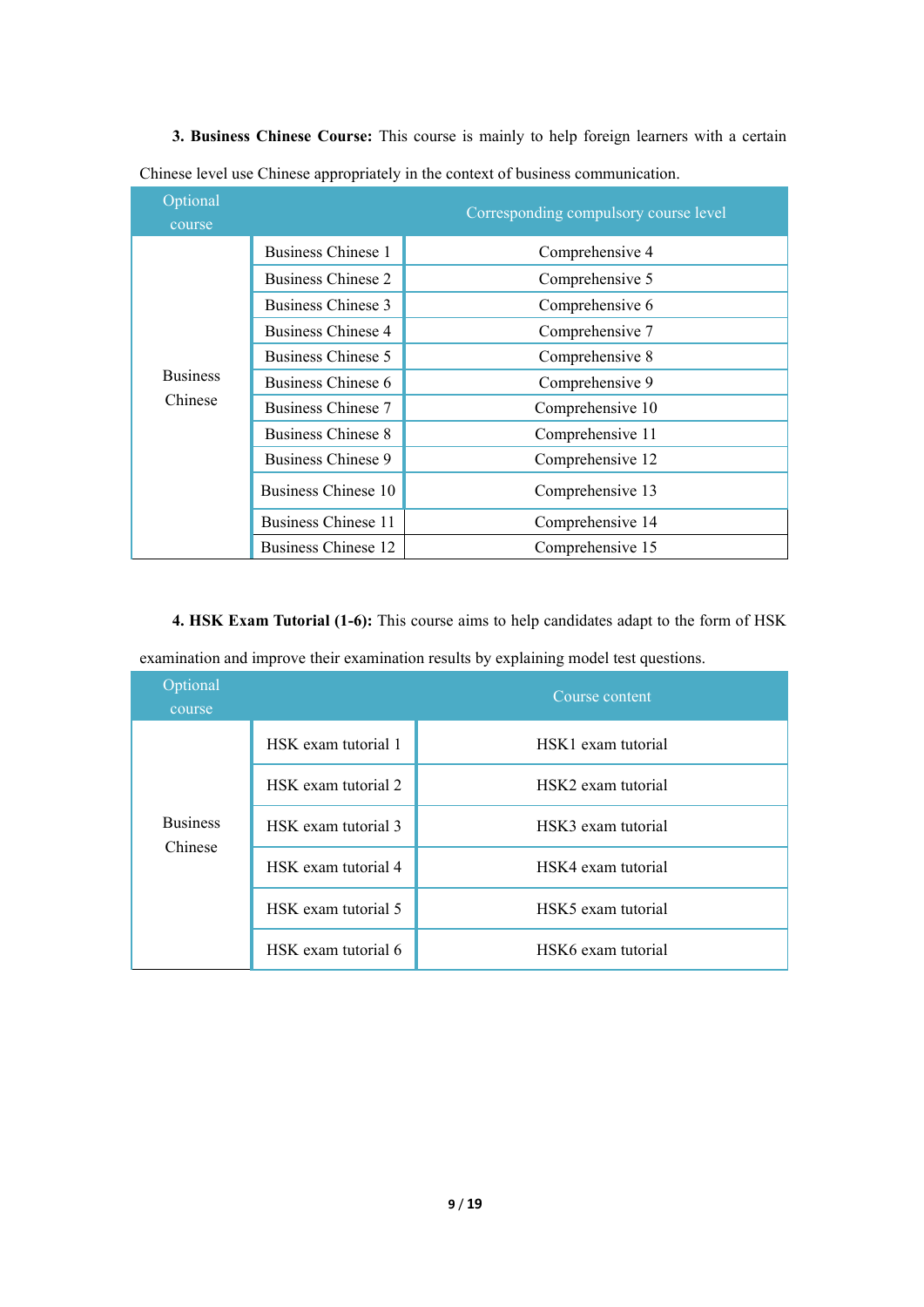## <span id="page-10-0"></span>**IV. Platform Technology Solutions**

### **Technology platform**

It provides ChinesePlus online teaching cloud platform. ChinesePlus course service platform is a comprehensive service platform integrating online course teaching and daily management functions for colleges and universities. It can multi-functional services for online live broadcast of college teachers and students, on-demand course learning, HSK online examination registration, information management of college teachers and students, daily operation management of colleges and universities, portal display, information release and so on.



The cloud platform serves as a one-stop portal to meet the needs of colleges and institutions for online teaching management, educational administration management, information publicity, student status management, toc.; i promotion, registration, teacher and student grouping, to development of teaching plans, teacher placement, live classes, MOOC classes, assignments, test, and eraduation and certification

The following functions correspond to the required functions in the bidding document:

### <span id="page-10-1"></span>**1. Enrollment management**

The ChinesePlus online teaching cloud platform supports online enrollment and online enrollment management functions. Users can submit personal enrollment information and materials online. The management party can review the enrollment information in the backstage.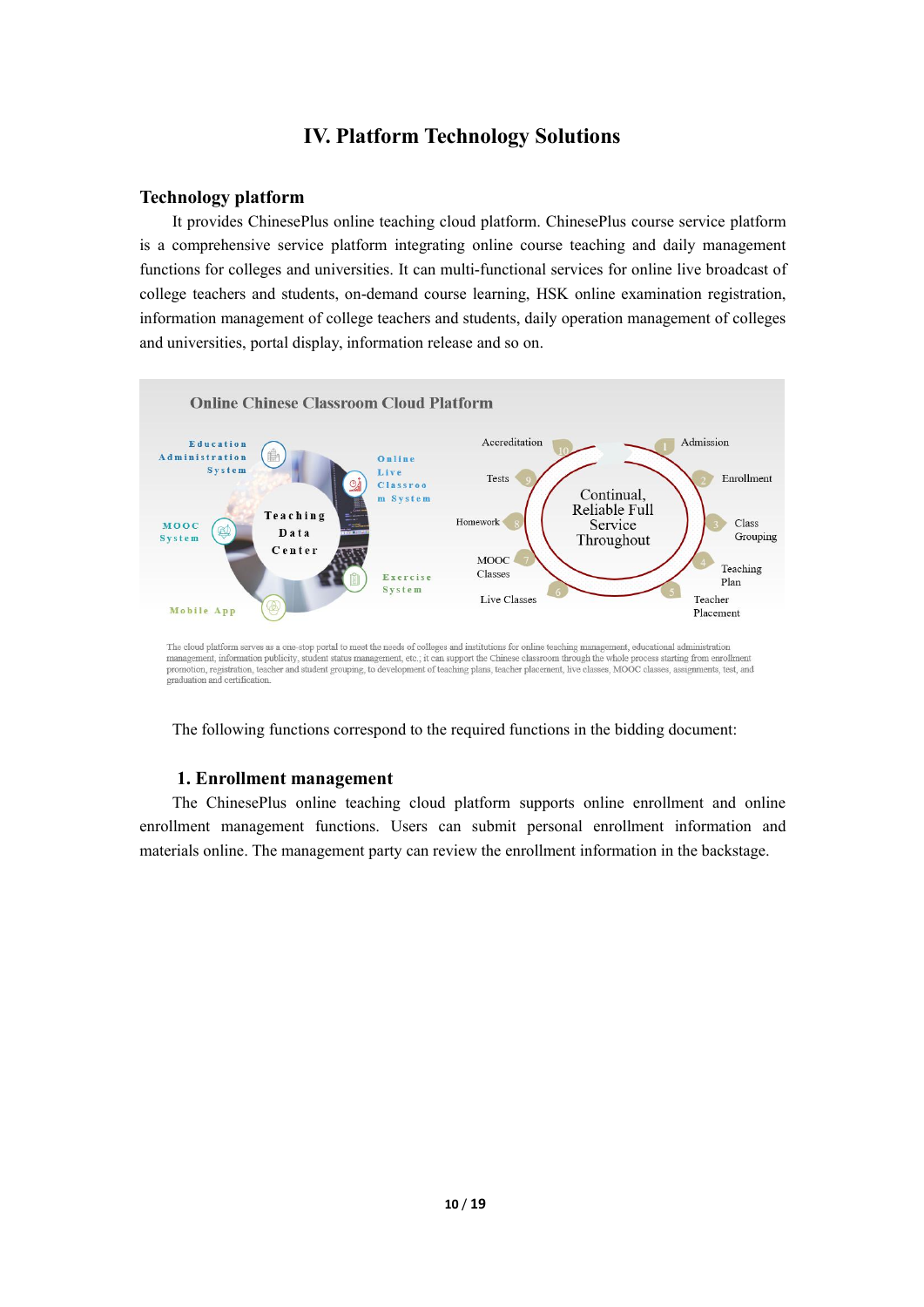| 朱拉隆功<br>สถาบันขงจือแห่งจพ | 孔院报名          |     |                                   |            | $\times$ | ۳.  |
|---------------------------|---------------|-----|-----------------------------------|------------|----------|-----|
| 课程<br>首页                  | 姓名:           | 请输入 | $\star$<br>中文姓名:                  | 请输入        |          |     |
|                           | 手机:           | 请输入 | *                                 | 性别: ◉ 男 ○女 |          |     |
|                           | 母语:           |     | 出生地:<br>۰                         | 请输入        |          |     |
|                           | 联系地址:         | 请输入 | 住宅电话:                             | 请输入        |          |     |
| <b>All Annual Adv</b>     | 常用社交<br>软件账户: | 请输入 | 国籍:                               | ٠          |          |     |
| <b>Ap</b>                 | 出生日期:         | 请选择 | 婚姻状况:                             | ٠          |          |     |
|                           | 汉语学习<br>时间:   |     | 健康状态:<br>$\overline{\phantom{a}}$ | ٠          |          | SS. |
|                           | 职业名称:         |     | 证件类型:<br>$\scriptstyle\rm v$      | ٠          |          |     |
|                           | 二级职业:         |     | 证件号码:<br>$\scriptstyle\rm v$      | 请输入        |          |     |
| 朱拉隆功大                     |               | 确定  | 取消                                |            |          |     |
|                           |               |     |                                   |            |          |     |

### <span id="page-11-0"></span>**2. Student management**

The platform can record and store information of every student of the school, including student name, identity information, contact information, learning status, etc. Users can view the specific information details of a student, including student information and changes of learning status.<br>Users can screen and search desired information records according to the specific items in the

list.

New students can be added and entered according to the student information items provided by the system. New students can be automatically registered as student user of the system at the time of admission.

Students' academic information can be recorded according to the changes of students' learning status, and the information can be updated with the change of their school performances.

Student information code can be generated as Student ID card for class attendance.

Student tags can be set to quickly search students with certain characteristics. The tags can be edited by college users.

A blacklist of students can be set to make special marks for students who affect the normal operation of the school.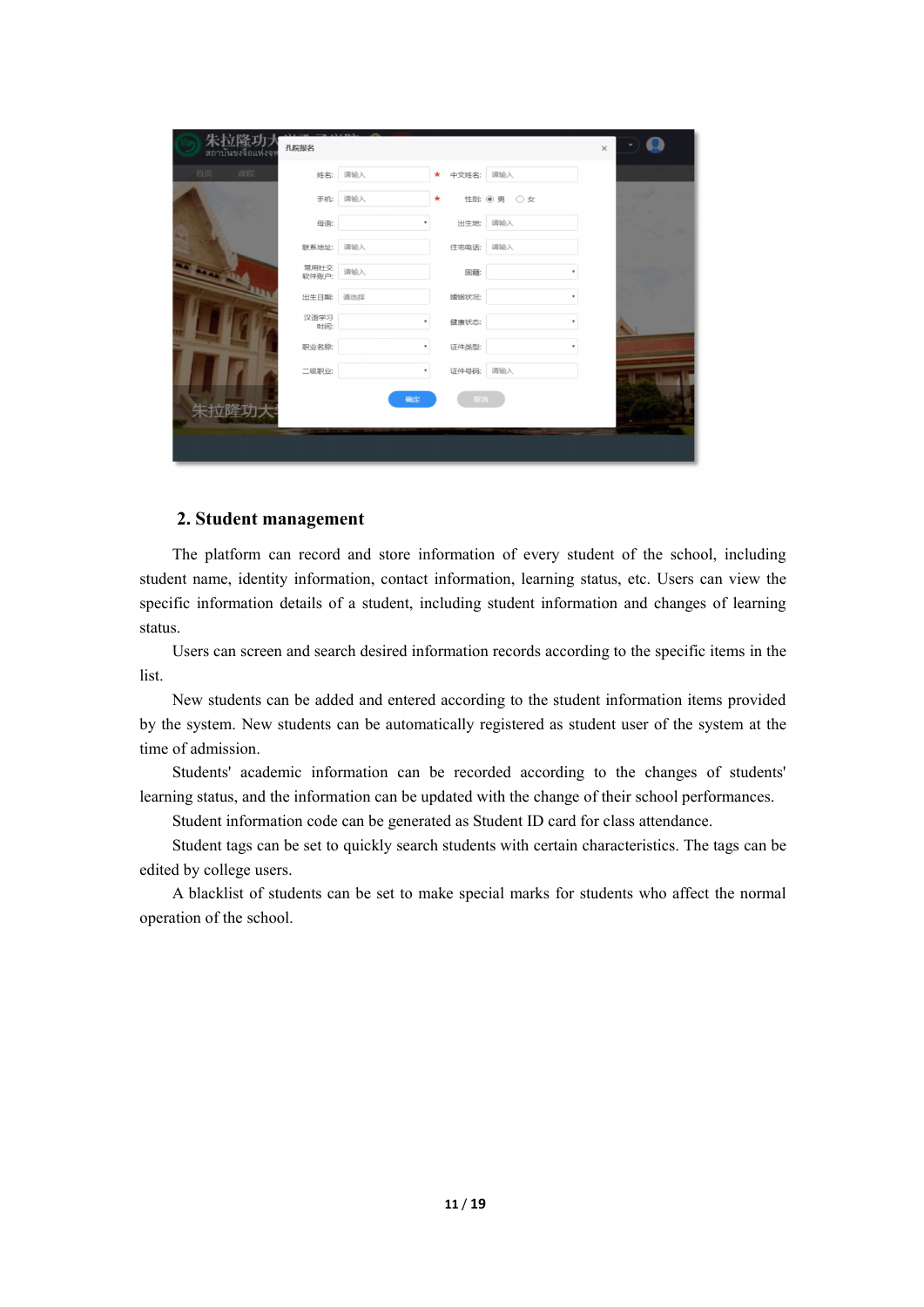|          | 度基本<br><b>Teacher</b>                              |          | ÷                | $\tilde{\phantom{a}}$<br>$\overline{\phantom{a}}$ | $\sqrt{2}$ |  |
|----------|----------------------------------------------------|----------|------------------|---------------------------------------------------|------------|--|
| & 个人信息 × | 我的班级                                               | 三年级一班    | 一年级一班            |                                                   |            |  |
| 圖 我的班级   | 本班级共有教师3人, 学生2人<br>2018-11-05 - 2018-12-15<br>班级信息 | 一年级一班 赢。 | 班级缴费信息<br>班级考勤信息 |                                                   |            |  |
|          |                                                    | 教师姓名     | 教师手机号            |                                                   | 级别         |  |
|          |                                                    | 度基本      | 123525235        |                                                   |            |  |
|          |                                                    | test     | 135222444466     |                                                   | 志愿者教师      |  |
|          |                                                    | 我的名字     | 1231             |                                                   |            |  |
|          | 学生信息                                               |          |                  |                                                   |            |  |
|          | 编号                                                 | 学生姓名     | 学生手机号            |                                                   | 操作         |  |
|          | $\mathbf{1}$                                       | aa12319  | 18610647666      | 查看成绩                                              | 修改学习记录     |  |
|          | $\overline{2}$                                     | First    | 13012345678      | 查看成绩                                              | 修改学习记录     |  |
|          |                                                    |          |                  |                                                   |            |  |

#### <span id="page-12-0"></span>**3. Teacher management**

The platform records various teacher's information of the school, including teacher's name, category (dean, local, government-funded, volunteer, public administrator, etc.), identity information, contact information, teaching status, etc. Users can click and view the specific information a teacher in detail.

Users can screen and search desired information records according to the items in the list.

New teacher can be added and entered according to the teacher's information provided by the system. New teachers can be automatically registered as teacher users of the system at the time of employment.

Teachers' teaching performances can be recorded and updated along with the changes of their conduct while teaching at the school.

### <span id="page-12-1"></span>**4. Class management**

The platform can record information of every class in the school, including class name, category, class starting and ending time, class status, etc. Users can click and view specific information of a class.

Specific information of a class includes information about the students, teachers, course scheduling, class property, class performances, etc. Class members can be tagged. Students are allowed to shift classes.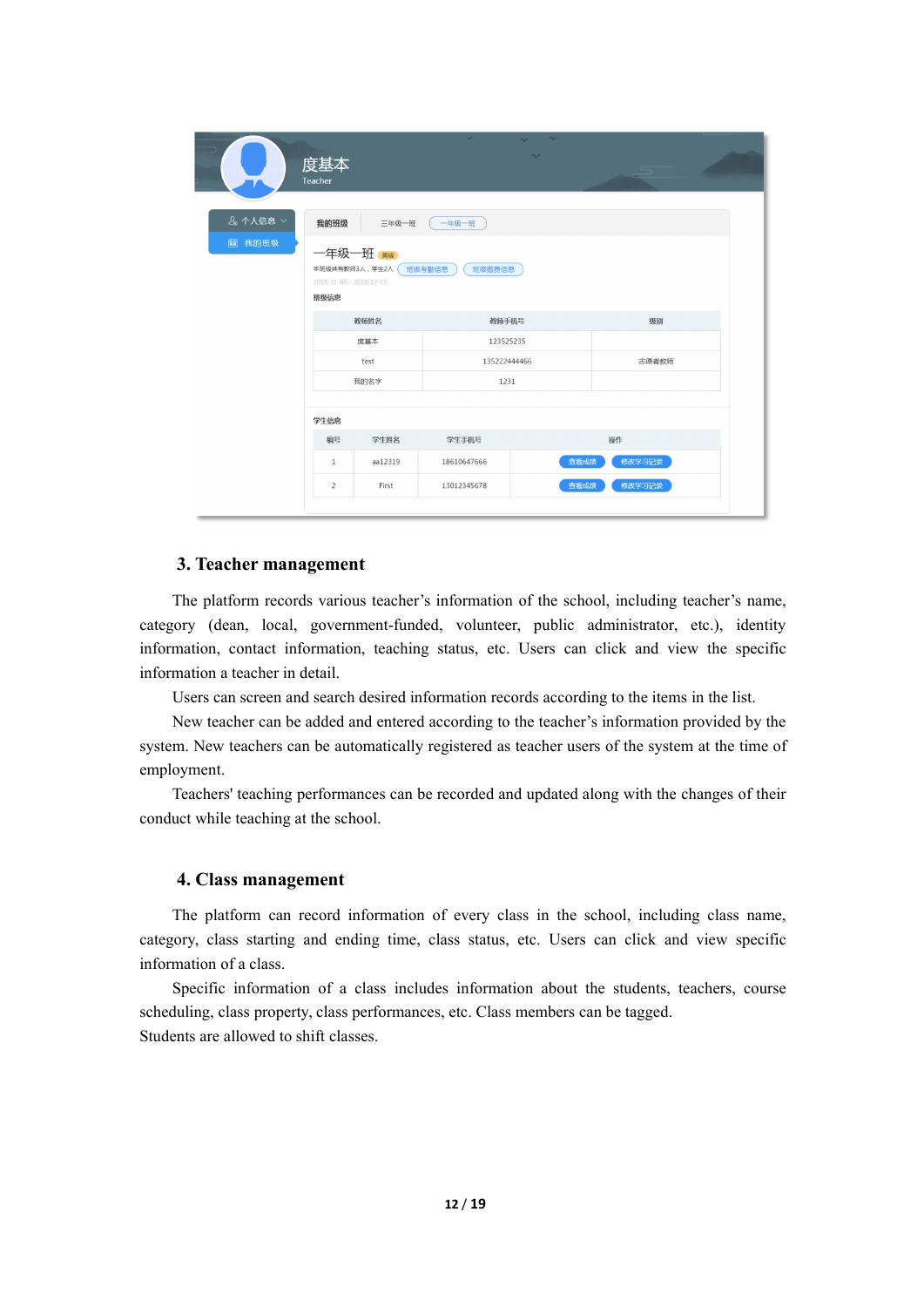| 教务管理系统              |        | $\equiv$ |              |           |               |        |                                     |                             |                  |               |        | 语言<br>简体中文 v        | A admin B @#L           |
|---------------------|--------|----------|--------------|-----------|---------------|--------|-------------------------------------|-----------------------------|------------------|---------------|--------|---------------------|-------------------------|
| ☆ 学生信息管理            | $\vee$ |          |              | 教师姓名 教师姓名 |               |        | 教师手机号 教师手机号                         |                             | 任教状态 任教状态        |               | $\sim$ | 数师美别 胶质类别           | $\sim$                  |
| <b>Q KNGBER</b>     |        |          | 宙板状态         | 雷格状态      | $\mathcal{L}$ |        | 邮箱 邮箱                               |                             | 登录名 登录名          |               |        |                     |                         |
| <b>IB</b> MARBER    |        |          |              |           |               |        |                                     | 查询                          | 重置               |               |        |                     |                         |
| <b>B</b> 排環管理       |        |          |              |           |               |        |                                     |                             |                  |               |        |                     |                         |
| $B$ with $B$        |        | $+90.98$ |              | $+90$     |               |        |                                     |                             |                  |               |        |                     |                         |
| B ませま理              | v.     |          | 南号           | 数段数名 ≑    | 相修手机号 ☆       | 校師美別 ≑ | 邮箱÷                                 | 登录名 ≑                       | 签证到期时间<br>$\div$ | 任期计划到期<br>时间÷ | 任教状态 ÷ | 审核状态 ÷              | 操作                      |
| $()$ water          |        | 8        | $\mathbf{1}$ | Alice     | 18915357890   |        | jcestij@163.co<br>$^{\prime\prime}$ | jiangxianghe                |                  |               |        | $\bullet$           | <b>查看 调报 移转的</b><br>989 |
| <b>目 文指管理</b>       |        | $\Box$   | $\sqrt{2}$   | wangpu    | 18610647662   |        | wangpu@chin                         | <b>CONTRACTOR</b><br>wangpu | 2020-12-31       | 2020-10-01    |        | $\sim$<br>$\bullet$ | es sient<br>표표          |
| ☆ 6用管理              | $\vee$ |          |              |           |               |        | esecio.com                          |                             |                  |               |        |                     | <b>BR</b>               |
| $\circledR$ Muneway |        |          |              |           |               |        |                                     |                             |                  |               |        |                     | 共2条 < 1 > 前往 1 页        |
| <b>Q</b> OPREER     |        |          |              |           |               |        |                                     |                             |                  |               |        |                     |                         |
| $\Box$ Xatt         |        |          |              |           |               |        |                                     |                             |                  |               |        |                     |                         |
| $\Box$ intentity    |        |          |              |           |               |        |                                     |                             |                  |               |        |                     |                         |
|                     |        |          |              |           |               |        |                                     |                             |                  |               |        |                     |                         |

### <span id="page-13-0"></span>**5. MOOC classes**

MOOC classes are opened. Users can view the detailed data of all courses and corresponding courses under the teaching institution. Online courses can be listed and removed. The listed online course will appear on the portal, and the administrator can recommend course in the backstage to make it appear on the home page. Users can display the list page of live classes created by the platform, add a customized teaching calendar, display the resource attendance data management created by the platform, and export the list page of resource attendance data.

### <span id="page-13-1"></span>**6. Live classes**

Live classes are opened. Users can view the detailed data of all courses and corresponding courses under the teaching institution. Online courses can be listed and removed. The on-line courses will appear on the portal, and the administrator can recommend course in the backstage to make it appear on the home page. Users can display the list page of live classes created by the platform, add a customized teaching calendar, display the resource attendance data management created by the platform, and export the list page of live class resource attendance data.



<span id="page-13-2"></span>The ChinesePlus course service cloud platform can export the list page of live class resource attendance data.